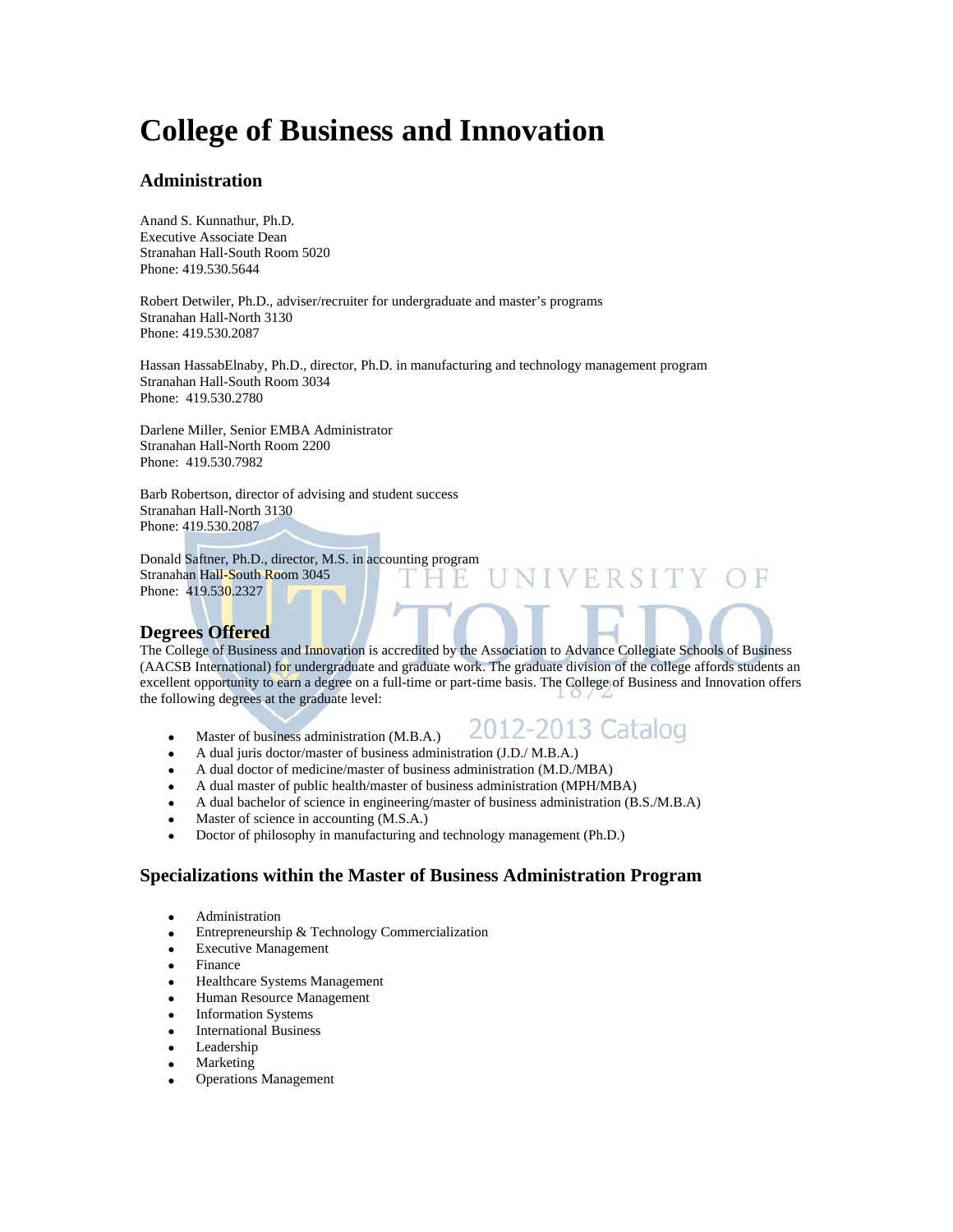# **Admissions Policies**

### **General Requirements**

Refer to the College of Graduate Studies admissions section of this catalog for University of Toledo College of Graduate Studies admissions requirements and classification of graduate students.

### **Admission to Master of Business Administration (M.B.A.) Program**

Admission to the M.B.A. program is available to those students who have completed an undergraduate degree and can demonstrate high promise of success in a graduate business degree program. The college has adopted qualitative admissions standards in which applicants are considered on the basis of their merits, with weight given to the quality of prior academic achievement, the Graduate Management Admissions Test (GMAT) scores, professional experience indicating increased levels of responsibility, and other relevant information that the candidate may share with the admissions committee.

Although the M.B.A. Admissions Committee requires a 2.7 undergraduate GPA and 450 on the GMAT for admission, GMAT scores and undergraduate GPA will not be the sole basis for admissions decisions.

The following documents are required for admission to the program:

- 1. Official transcripts from each post-secondary institution attended.
- 2. Official GMAT scores sent directly from the Graduate Management Admissions Council (GMAC) to the College of Graduate Studies. GMAT scores must be no more than five years old. For students applying to the J.D./M.B.A. dual degree program, the LSAT must have been taken within the last three years.
- 3. Three letters of reference from individuals who know the applicant in a professional capacity.
- 4. The statement of purpose as required on the application for admission.
- 5. In the case of students whose native language is not English, a score of at least 550 (paper based), 213 (computer based), or 80 (internet based) on the Test of English as a Foreign Language (TOEFL) or a score of 6.5 on the International English Language Testing System (IELTS) test is mandatory. The College of Graduate Studies determines whether applicants must take the TOEFL or IELTS examination.

Applications for admission are considered on a rolling basis. However, students are encouraged to submit their applications by the following dates: 2012-2013 Catalog

Domestic students:

- Fall semester August 1
- Spring semester November 15
- Summer semester April 15

International students:

- Fall semester May 1
- Spring semester October 1
- Summer semester March 1

Final admissions decisions will be withheld until the application for admission is complete. No materials submitted to the University will be returned to the applicant.

#### Admission to Joint J.D./M.B.A. Program

Students applying for the J.D./M.B.A. program must have earned a bachelor's degree. A student must apply and be admitted to the College of Law and College of Business and Innovation separately to be admitted to the J.D/M.B.A. dual degree program. The LSAT will be accepted by the College of Business and Innovation in lieu of GMAT scores.

Admission to one program does not guarantee admission to the other program. Refer to the College of Law and M.B.A. sections of this catalog for specific admission standards for each program. Applications for admission to the J.D. program are accepted for fall entry only.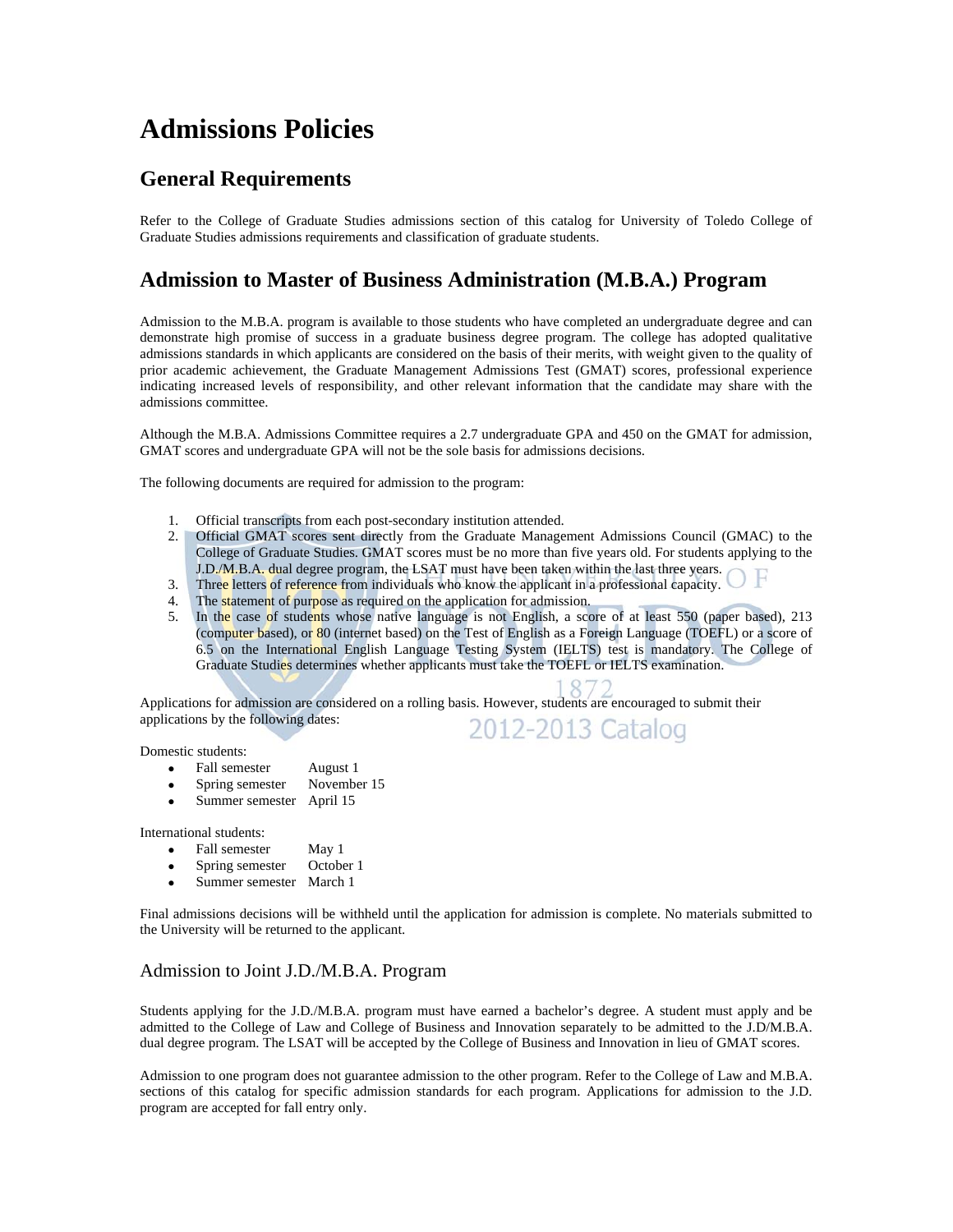#### Admission to Joint M.D./M.B.A. Program

Students applying for the M.D./M.B.A. program must have earned a bachelor's degree. A student must apply and be admitted to the College of Medicine and Life Sciences and the College of Business and Innovation separately to be admitted to the M.D./M.B.A dual degree program. The MCAT will be accepted by the College of Business and Innovation in lieu of GMAT scores.

Admission to one program does not guarantee admission to the other program. Refer to the College of Medicine and M.B.A. sections of this catalog for specific admission standards for each program. Applications for admission to the M.D. program are accepted for fall entry only.

#### Admission to Joint MPH/M.B.A. Program

Students applying for the Master of Public Health/M.B.A. dual degree program must have earned a bachelor's degree. A student must apply and be admitted to the College of Medicine and Life Sciences and the College of Business and Innovation separately to be admitted to the MPH/M.B.A dual degree program. If the applicant is required to take the GRE by the MPH Admission Committee, the College of Business and Innovation will accept GRE scores in lieu of the GMAT. If the applicant does not need to take the GRE for admission to the MPH program, the applicant must then take the GMAT examination for admission to the MBA Program.

Admission to one program does not guarantee admission to the other program. Refer to the College of Medicine and Life Sciences and M.B.A. sections of this catalog for specific admission standards for each program.

#### Admission to Joint B.S./M.B.A. Degree Program

The College of Business and Innovation in conjunction with the College of Engineering offers a program whereby qualified students can earn simultaneously both a B.S. in engineering and an M.B.A. This program provides a unique opportunity to combine business and engineering skills to prepare graduates for global competitiveness. It supports the mission of the College of Business and Innovation to prepare corporate leaders for the future. The program should be particularly attractive to students interested in starting their own companies or those who want to develop an appreciation for how engineering and business complement each other.

This program will allow engineering students in their final two semesters of study to begin taking M.B.A. courses while completing their B.S. This arrangement should reduce the time it takes a student to receive both degrees by a year. The business undergraduate prerequisites can be satisfied as part of the undergraduate curriculum.

lataloi Students who wish to pursue the program should make this known to the senior associate dean for undergraduate studies in the College of Engineering by the end of their sophomore year. Interested students will take the GMAT at the end of their junior year and should apply for admission to the program to the College of Graduate Studies before the fall of their senior year. To be admitted to the program, students must have senior standing, score a minimum of 450 on the GMAT, and have at least a 3.0 cumulative GPA. Undergraduate requirements for the general business minor must also be completed. Upon admission to the program by the College of Graduate Studies, the College of Business and Innovation and the College of Engineering, students will be take graduate courses while simultaneously completing the requirements for the B.S. in engineering.

Students' special status must be tracked by the Office of Student Retention and Academic Success to assure AACSB compliance and to assure the B.S. degree is granted prior to graduating with the M.B.A.

### **Admission to Executive Master of Business Administration (E.M.B.A.) Program**

The E.M.B.A. program is designed for executives and professionals with a minimum of three to five years of management or professional experience. The E.M.B.A. Admissions Committee seeks candidates with proven leadership potential. The following documents are required for admission to the program:

- 1. Official transcripts from each post-secondary institution attended.
- 2. Official GMAT\* scores sent directly from the Graduate Management Admissions Council (GMAC) to the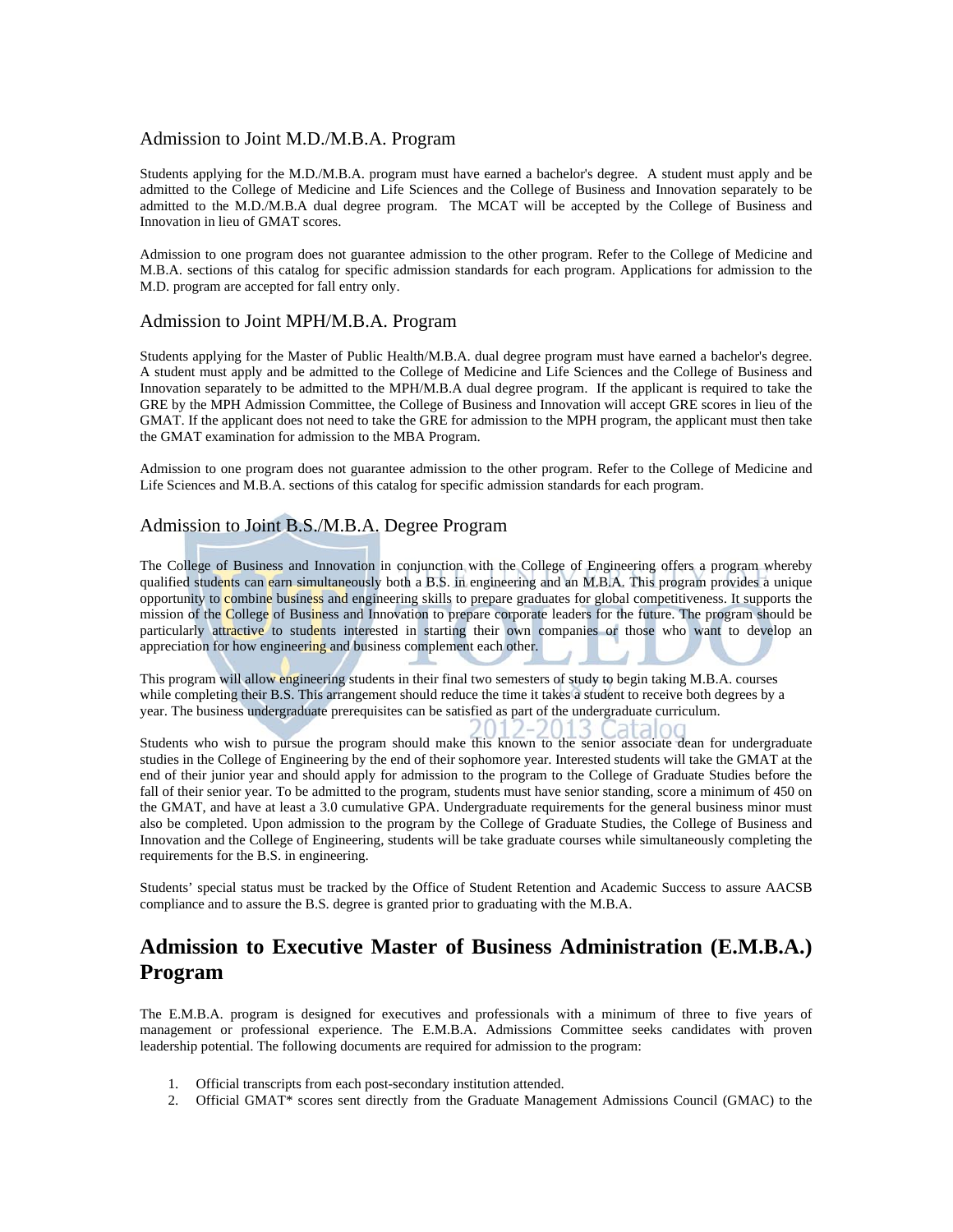College of Graduate Studies. GMAT scores must be no more than five years old.

- 3. A current resume to allow the Admissions Committee the opportunity to assess the individual's work experience.
- 4. Three letters of reference from individuals who know the applicant in a professional capacity, one of which must be from the applicant's employer. Self-employed applicants may substitute the employer nomination with a third professional reference.

\* The GMAT can be waived for applicants with sufficient supervisory experience.

All applicants to the EMBA program are also required to interview with the Admissions Committee. The interview will take place once the application for admission has been completed. Applications for admission are considered on a rolling basis for fall entry only. Final admissions decisions will be withheld until the application for admission is complete. No materials submitted to the University will be returned to the applicant.

### **Admission to Master of Science in Accounting (M.S.A.) Program**

All decisions regarding admissions to the M.S.A. program are made through the office of the director of graduate programs in accounting. Admission to the M.S.A. program is available for those students who demonstrate high promise of success in a graduate program. All applicants are considered on the basis of their merit with weight given to the quality of prior academic achievement, GMAT test scores, professional experience, and other relevant information. The following documents are required for admission to the program:

- 1. Official transcripts from each post-secondary institution attended.
- 2. Official GMAT scores sent directly from the Graduate Management Admissions Council (GMAC) to the College of Graduate Studies. GMAT scores must be no more than five years old.
- 3. Three letters of reference from individuals who know the applicant in a professional capacity.
- 4. The statement of purpose as required on the application for admission.
- 5. In the case of students whose native language is not English, a score of at least 550 (paper based), 213 (computer based), or 80 (internet based) on the Test of English as a Foreign Language (TOEFL) or a score of 6.5 on the International English Language Testing System (IELTS) test is mandatory.

1872

2012-2013 Catalog

Applications for admission are considered on a rolling basis. However, students are encouraged to submit their applications by the following dates:

Domestic students:

- Fall semester August 1
- Spring semester November 15
- Summer semester April 15

International students:

- Fall semester May 1
- Spring semester October 1
- Summer semester March 1

Final admissions decisions will be withheld until the application for admission is complete. No materials submitted to the University will be returned to the applicant. The M.S.A. program admits students to the program on a rolling admissions basis.

### **Admission to Doctor of Philosophy in Manufacturing and Technology Management (Ph.D.) Program**

Applicants with a master's degree in a technical field or business are preferred. Applicants with a bachelor's degree in a technical field or business may also be considered. Letters of reference from college faculty or employers acquainted with the student's character and ability, and official transcripts of all prior college work must be supplied. Applicants are expected to demonstrate preparation for, and a high promise of, success in the doctoral program.

The following will be considered in evaluating an application to the Ph.D. program on an individual basis:

 The student's undergraduate and graduate record with general academic performance, as well as the trend and comparison of grades over a period of time;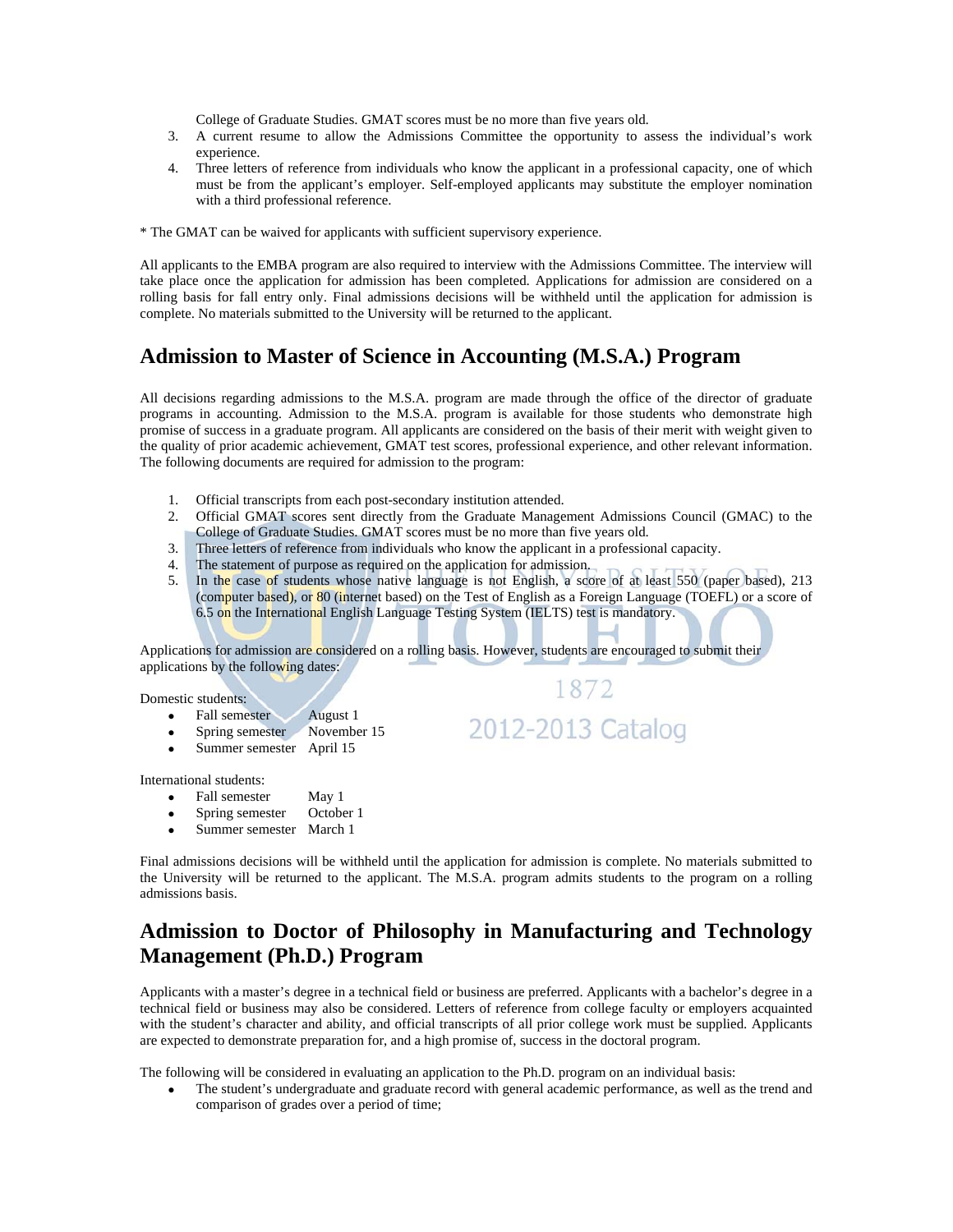- The student's verbal, quantitative and total scores on the GMAT (in certain cases, depending on the academic background of the student, GRE scores may be substituted for GMAT scores;
- Evidence of the ability to do research (publications, presentations, etc.);
- Statement of purpose explaining why the student wants to pursue a Ph.D. in manufacturing and technology management;
- Three letters of reference;
- Appropriate experience;
- And, in the case of students whose native language is not English, acceptable performance on the TOEFL or IELTS is mandatory. The College of Graduate Studies determines whether applicants must take the TOEFL or IELTS examination.

It is to be stressed that, although GMAT and GPA are important, they alone will not be the basis of admissions decisions. While students may come from many academic disciplines, those students with bachelor's degrees in fields other than business may require more than 93 semester hours in order to satisfy prerequisite and business foundations course requirements. **Students admitted to the Ph.D. program will not receive graduate credit for any undergraduate courses they take.**

A student should take the Ph.D. comprehensive examination as soon as he/she and his/her adviser believes the student has mastered all the required subject areas and completed all course work. The format and other details of the examination are given in the handbook for Ph.D. students and are available on-line. Following successful completion of the comprehensive examination, the student is admitted to candidacy for the Ph.D. and undertakes dissertation research. The student is responsible for initiating the application to candidacy on a form available from the College of Graduate Studies.

When a student enters the program, the Ph.D. program director will help the student in preparing a plan of study. Each student will be assigned a faculty adviser by the Ph.D. program director at the time of admission During this first year of study, the student will choose an adviser who will assist the student in choosing a dissertation topic, forming a dissertation committee and in other matters concerning the program. More information is available at: http://www.utoledo.edu/business/PHD/index.html.

## **Academic Policies**

### **General Requirements**

Refer to the general College of Graduate Studies section of this catalog for general academic policies that apply to all graduate students in areas such as advising, minimum enrollment, dishonesty, grievance, and probation and dismissal.

18

### **Academic Advising**

Advising for the M.B.A. program is available in the Office of Student Retention and Academic Success on the third floor of Stranahan Hall-North. Advising for the E.M.B.A., M.S.A. and Ph.D. programs is conducted by the respective program director. Students are encouraged to meet with an adviser regularly. Each student is ultimately responsible for correct and timely completion of degree requirements.

#### **Financial Assistance**

A limited number of graduate assistantships, which provide a stipend and/or cover instructional fees, are awarded to students each year. Awards are based upon scholastic achievement, work experience, research experience and extracurricular activities. They are not based on financial need. Applications are due by March 1 for the entire following academic year to the Office of Student Retention and Academic Success for M.B.A. students, and to the Department of Accounting for M.S.A. students. Graduate Assistantships are awarded to qualified Ph.D. students upon admission to the Ph.D. program.

### **Transfer Students**

Students who have taken graduate course work at another AACSB-accredited university or from another college at The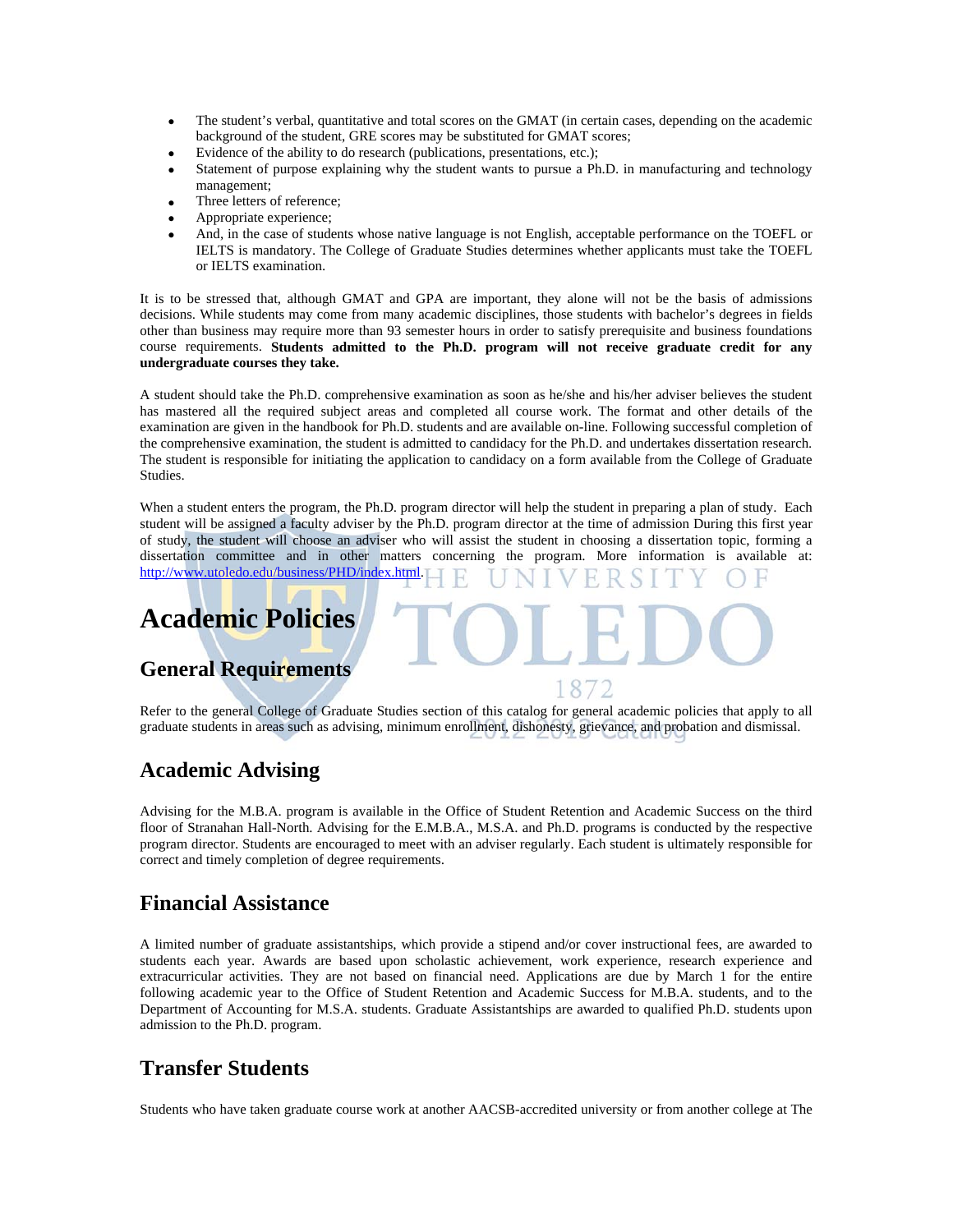University of Toledo may, upon recommendation of the appropriate department chair and associate dean for graduate studies, be permitted to transfer up to nine semester hours of business-related course work toward the M.B.A. or M.S.A. A grade of B or higher must be achieved in order to transfer any graduate courses, and the transferred credit must not have been applied towards an earned graduate degree.

# **Degree Requirements**

### **GPA and Grade Requirements**

Students in all graduate degree programs at the University of Toledo must complete all requirements for their program of study with at least a 3.0 (4.0 scale) cumulative GPA at the graduate level. All courses that count towards a graduate degree must be passed with a grade of C or better. There are no grade re-calculations at the graduate level; as such, repeated courses will have both grades included in the cumulative GPA calculation.

### **Master of Business Administration (M.B.A.)**

The M.B.A. degree is granted to students who satisfactorily complete a minimum of 33 semester hours at the 6000 level in the College of Business and Innovation. The length of the program will vary depending upon the nature of the undergraduate degree. The program consists of a common body of knowledge (18 hours), core (24 hours) and elective (9 hours) courses. Any or all common body of knowledge courses may be waived for equivalent coverage at the undergraduate or graduate level with a grade of C or better.

### **Master of Science in Accounting (M.S.A.)**

The Master of Science in Accounting degree is granted to students who satisfactorily complete a minimum of 30 semester hours at the 6000-level in the College of Business and Innovation. The M.S.A. program is designed to prepare students for a professional career in accounting and to fulfill the requirements to sit for the Uniform CPA Exam in the state of Ohio. Candidates without a background in accounting can be admitted to the program but will be required to take additional courses.

#### **Doctor of Philosophy in Manufacturing and Technology Management (Ph.D.)**  2012-2013 Catalog

The program requires at least 93 semester hours of study beyond the baccalaureate. For a full-time student with only a bachelor's degree, the course requirements before entering the dissertation stage can be completed in three years. Fulltime students with an M.B.A. or a relevant M.S. degree should be able to complete the course work in two years before entering the dissertation stage. During the first year, the students without prior appropriate undergraduate or graduate work in business or engineering will acquire the foundation knowledge in business, engineering and manufacturing technology. Course waivers are possible at the foundation stage by passing competency examinations in appropriate areas.

# **Programs of Study**

### **Master of Business Administration (M.B.A.)**

#### Common Body of Knowledge (18 hours maximum)

These courses represent the minimum background required of students prior to taking 6000-level courses in the M.B.A. program. Students admitted to the M.B.A. program can meet the requirements by taking the 5000-level courses or by proficiency examination. If a student can demonstrate that he/she has completed equivalent course work at the undergraduate level prior to admission to the M.B.A. program and has earned a grade of C (2.0) or better in the course(s), the corresponding 5000-level course may be waived. Once admitted to the M.B.A. program, students may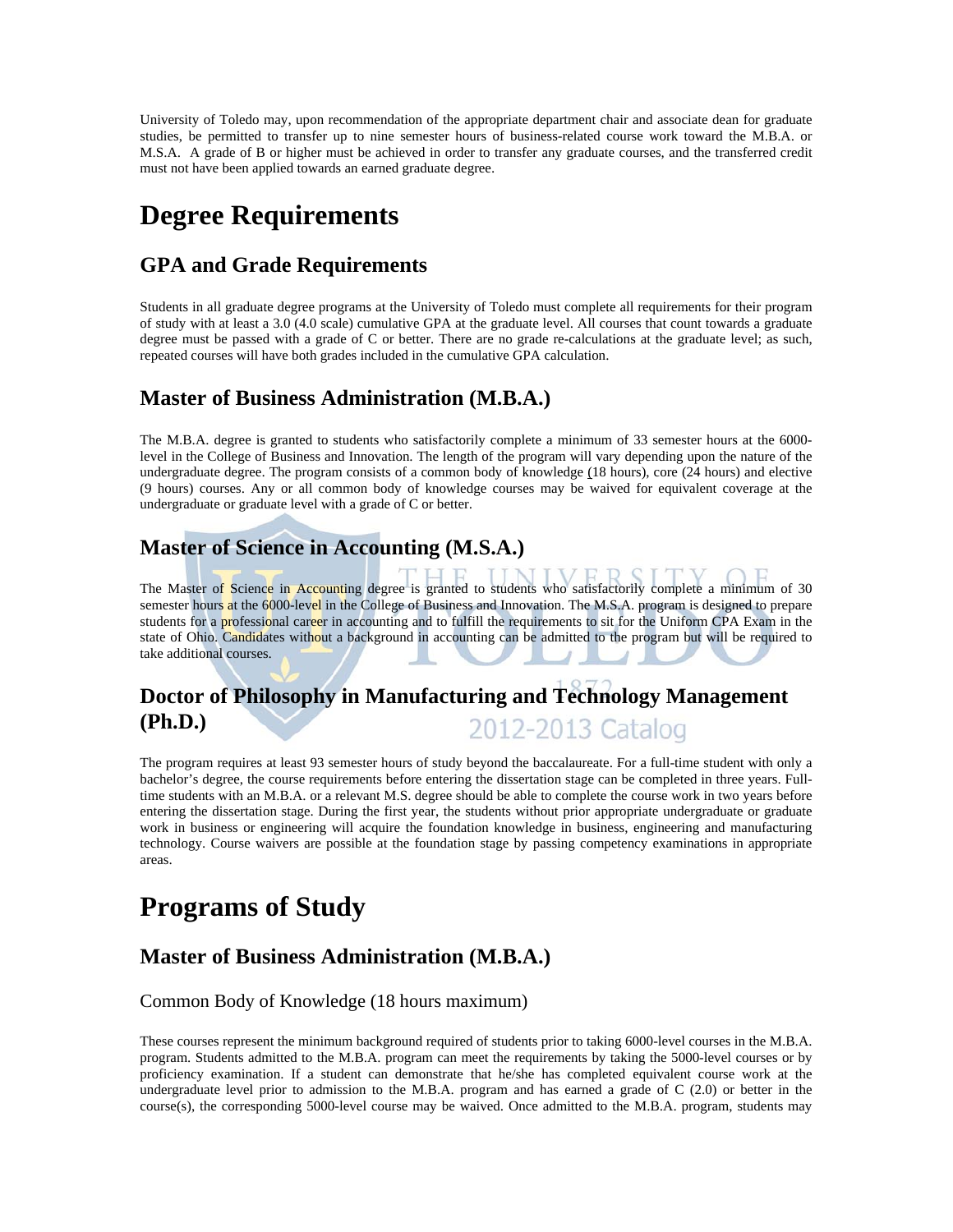not take an undergraduate course and apply that course towards credit for 5000-level requirements.

| 5000 | Financial & Managerial Accounting             |
|------|-----------------------------------------------|
| 5210 | <b>Economics for Business Decisions</b>       |
| 5310 | <b>Managerial Finance</b>                     |
| 5410 | <b>Marketing Systems</b>                      |
| 5510 | <b>Applied Business Statistics</b>            |
| 5520 | Analysis of Manufacturing and Service Systems |
|      |                                               |

#### MBA Core (24 hours)

These courses are required of all students. They are reflective of business techniques, methodology and processes, and are designed to be cross-functional and integrative.

| <b>BUAD</b> | 6100 | <b>Accounting for Strategic Decisions</b> |
|-------------|------|-------------------------------------------|
| <b>BUAD</b> | 6200 | <b>Financial Systems</b>                  |
| <b>BUAD</b> | 6300 | Strategic Marketing & Analysis            |
| <b>BUAD</b> | 6400 | <b>Results-Based Management</b>           |
| <b>BUAD</b> | 6500 | <b>International Business</b>             |
| <b>BUAD</b> | 6600 | Supply Chain Management                   |
| <b>BUAD</b> | 6800 | Information Technology & E-Business       |
| <b>BUAD</b> | 6900 | <b>Strategic Management Capstone</b>      |

Students who complete three or more courses in a functional area (e.g. accounting, finance, marketing) at an AACSBaccredited business school are allowed and encouraged to replace the corresponding 6000-level core class with an elective of their choice.

### Elective Courses (9 hours)

Each student may select up to two majors. An alternative is to select the administration major described below, which is designed for students who prefer to take a variety of electives in different areas. The substitution of any courses for a major requires the written approval of the appropriate department chair. No more than one independent study/research paper (three hours) may be taken in lieu of a course to fulfill a specialization requirement, and no more than one course will be allowed to count towards two majors in the M.B.A. program.  $10/2$ 

### **Areas of Specialization**

2012-2013 Catalog

UNIVERSIT

 $\Box$ 

#### **Administration**

The administration specialization is designed for students who want a general M.B.A. degree and is completed by taking three 6000-level electives within the College of Business and Innovation.

#### **Entrepreneurship & Technology Commercialization**

Must take all four of the following:

| <b>EFSB</b> | 6590 | New Venture Creation (Typically offered Fall)       |
|-------------|------|-----------------------------------------------------|
| <b>EFSB</b> | 6690 | Tech Commercialization (Typically offered Spring)   |
| <b>EFSB</b> | 6790 | Venture Capital Finance (Typically offered Fall)    |
| <b>EFSB</b> | 6800 | Small Business Practicum (Typically offered Spring) |

#### **Finance**

The graduate finance curriculum provides students with a background in all major areas of finance including corporate finance, investments and portfolio management, and financial institutions and markets. A student who wants to specialize in finance must take FINA 6130, Managerial Finance (offered Fall and Spring; pre-req FINA 5310/BUAD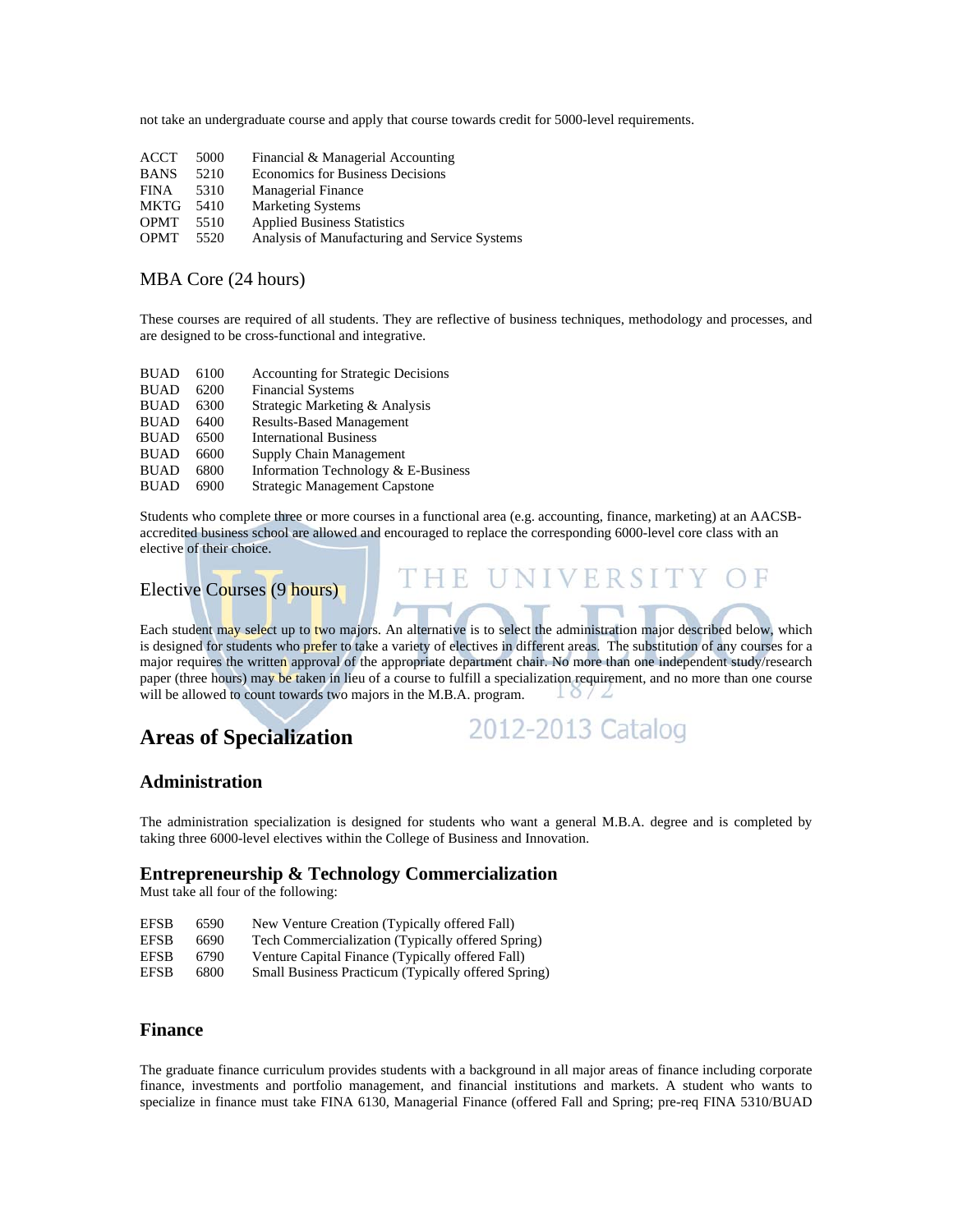3040 but should also take BUAD 6200 before FINA 6130), plus two 6000-level FINA classes of the student's choice. Recent offerings include:

| <b>FINA</b> | 6140 | Investments & Securities Analysis (Fall; pre-req FINA 5310/BUAD 3040)                     |
|-------------|------|-------------------------------------------------------------------------------------------|
| <b>FINA</b> | 6150 | Financial Institutions and Markets (Spring; pre-req FINA 5310/BUAD 3040)                  |
| <b>FINA</b> | 6330 | Seminar in Financial Management                                                           |
| <b>FINA</b> | 6340 | Seminar in Portfolio Management (Spring; pre-req FINA 5310/BUAD 3040)                     |
| <b>FINA</b> | 6350 | Seminar in Financial Institution Management                                               |
| <b>FINA</b> | 6370 | International Financial Management (Spring; pre-req FINA 5310/BUAD 3040)                  |
| <b>FINA</b> | 6480 | Student Managed Portfolio (Fall/Spring year-round commitment; students accepted by dept.) |
| <b>FINA</b> | 6840 | Small Business Financial Management (Spring; pre-req FINA 5310/BUAD 3040)                 |

#### **Healthcare Systems Management**

A specialization in healthcare systems management is designed for students who intend to seek or continue managerial careers in healthcare administration. Four PUBH 6000-level courses of the student's choice are required for this specialization. Students are not able to count any of these courses towards the General Administration specialization. Students must follow one of the three tracks below:

- 1. MBA in Health Care System Management with Public Health Administration concentration: PUBH 604 Public Health Administration PUBH 621 Management of Public Health Agencies PUBH 622 Budget and Finance in Public Health PUBH 628 Economics, Marketing, and Human Resources
- 2. MBA in Health Care System Management with Health Promotion and Education concentration:

PUBH 620 Methods and Materials in Public Health PUBH 630 Community Health Organizations PUBH 646 Health Promotion Programs PUBH 680 Evaluation of Health Programs

3. MBA in Health Care System Management with Public Health Epidemiology concentration (PUBH 601 is required for the concentration; select three of the remaining courses below):

2012-2013 Catalog

PUBH 601 Public Health Epidemiology (required for this track)  $872$ 

PUBH 600 Public Health Biostatistics PUBH 612 Infectious Disease Epidemiology PUBH 615 Clinical Epidemiology PUBH 618 Cancer Epidemiology PUBH 655 Chronic Disease Epidemiology

# **Human Resource Management**

A specialization in human resource management is designed both for students who intend to seek or continue managerial careers in human resources, and for those who are seeking more general leadership positions, but need to understand approaches to attracting, retaining, compensating, motivating and managing employees in contemporary organizations.

Students are required to successfully complete HURM 6700, Human Resource Management, or its equivalent, by completing either an undergraduate degree in human resource management from an AACSB-accredited school, or by certification through the Human Resource Certification Institute (e.g. PHR, SPHR).

In addition to HURM 6700 (typically offered summer and fall terms), students must complete any three additional 6000-level HURM courses of the student's choice. Recent offerings include:

HURM 6710 Employment and Labor Law (occasionally offered in spring term) HURM 6720 Advanced Negotiation and Conflict Resolution HURM 6730 Performance Management (Spring only)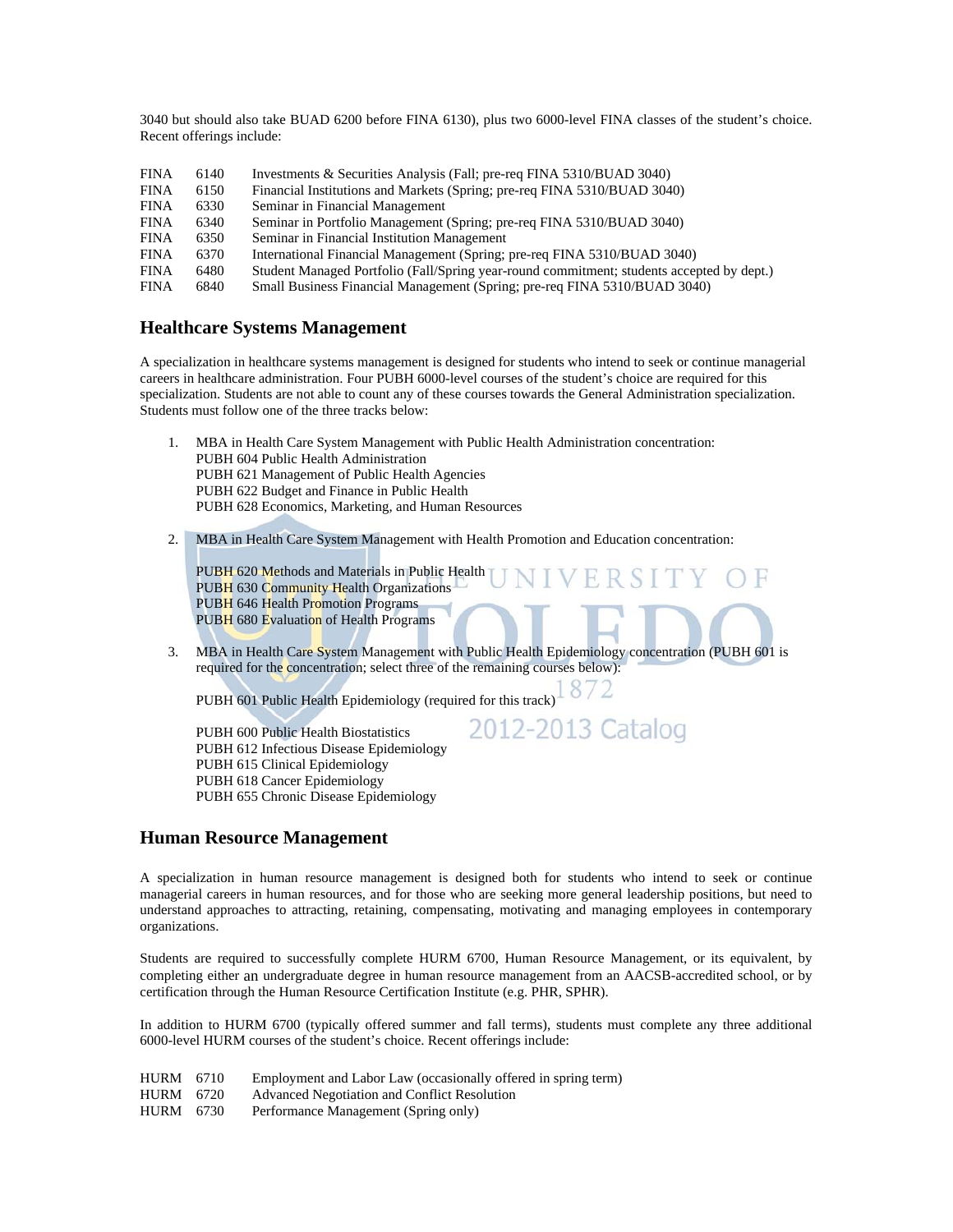| HURM 6740 | HR Strategy and Metrics (Spring only; pre-req HURM 6700) |
|-----------|----------------------------------------------------------|
| HURM 6750 | Current Topics in HRM                                    |
| HURM 6760 | Recruitment and Retention (Fall only; pre-req HURM 6700) |

#### **Information Systems**

Specialization in information systems provides the student with a managerial overview of computers and information systems. Emphasis is placed on the role and function of the computer as a managerial tool to store, process, analyze and present information. A major in this area includes any three 6000-level INFS classes of the student's choice. Recent offerings include:

| <b>INFS</b> | 6610 | Info Storage & Retrieval Structures (Spring)               |
|-------------|------|------------------------------------------------------------|
| <b>INFS</b> | 6560 | System Analysis & Design (usually offered Fall and Spring) |
| <b>INFS</b> | 6470 | <b>Information Technology</b>                              |
| <b>INFS</b> | 6810 | Network Communications (Spring)                            |
| <b>INFS</b> | 6930 | Contemporary Topics (usually offered fall and spring)      |

#### **International Business**

The international business program provides training for entry in careers in corporations with a global orientation, particularly multinational corporations, export-import firms, banks, transportation and logistics, and government and international agencies involved in international trade, finance and economic development. Students majoring in international business must choose three of the following courses.

| <b>FINA</b> | 6370 | International Financial Management (Fall; pre-req FINA 5310/BUAD 3040) |
|-------------|------|------------------------------------------------------------------------|
| <b>IBUS</b> | 6360 | Management of Multinational Firms (Fall)                               |
| <b>IBUS</b> | 6390 | <b>International Business</b><br>THE UNIVERSITY OF                     |
| <b>IBUS</b> | 6490 | <b>Global Management Systems</b>                                       |
| MKTG        | 6080 | <b>International Supply Chain Management</b>                           |
| <b>MKTG</b> | 6400 | International Marketing (Spring; pre-req MKTG 5410/BUAD 3010)          |
| <b>IBUS</b> | 6100 | Study Abroad (Spring; course offered if there is sufficient interest)  |
|             |      |                                                                        |

#### **Leadership**

Students majoring in Leadership must take all four of the following:

1872

| MGMT 6100 | Leading through Ethical Decisions (Spring) 2-2013 Catalog |  |
|-----------|-----------------------------------------------------------|--|
| MGMT 6150 | Leading and Developing Yourself (Fall)                    |  |
| MGMT 6160 | Leading with Power and Influence (Spring)                 |  |
| MGMT 6190 | Leading Change and Org Improvement (Spring)               |  |

#### **Operations Management**

The operations management major provides the student with the decision-making and problem-solving skills required for managing people and resources more effectively, whether in manufacturing firms, service industries, nonprofit organizations or government operations.

| Required courses: |                           |      |                                                                          |
|-------------------|---------------------------|------|--------------------------------------------------------------------------|
| <b>OPMT</b>       | 6680                      |      | Total Quality Management and SPC (Spring; pre-req OPMT 5520/BUAD 3020)   |
| <b>OPMT</b>       | 6690                      |      | Manufacturing Resources Management (Fall; pre-req OPMT 5520/BUAD 3020)   |
|                   | And one of the following: |      |                                                                          |
| <b>OPMT</b>       |                           | 6100 | Time Series Analysis & Forecasting (Spring; pre-req OPMT 5520/BUAD 3020) |
| <b>OPMT</b>       |                           | 6270 | Computer Simulation (Fall; pre-req OPMT 5520/BUAD 3020)                  |
| <b>OPMT</b>       |                           | 6510 | <b>Project Management</b>                                                |
| <b>OPMT</b>       |                           | 6720 | Manufacturing Systems Design                                             |
| <b>OPMT</b>       |                           | 6930 | Contemporary Topics Seminar                                              |
| <b>MKTG/IBUS</b>  |                           | 6080 | <b>International Supply Chain Management</b>                             |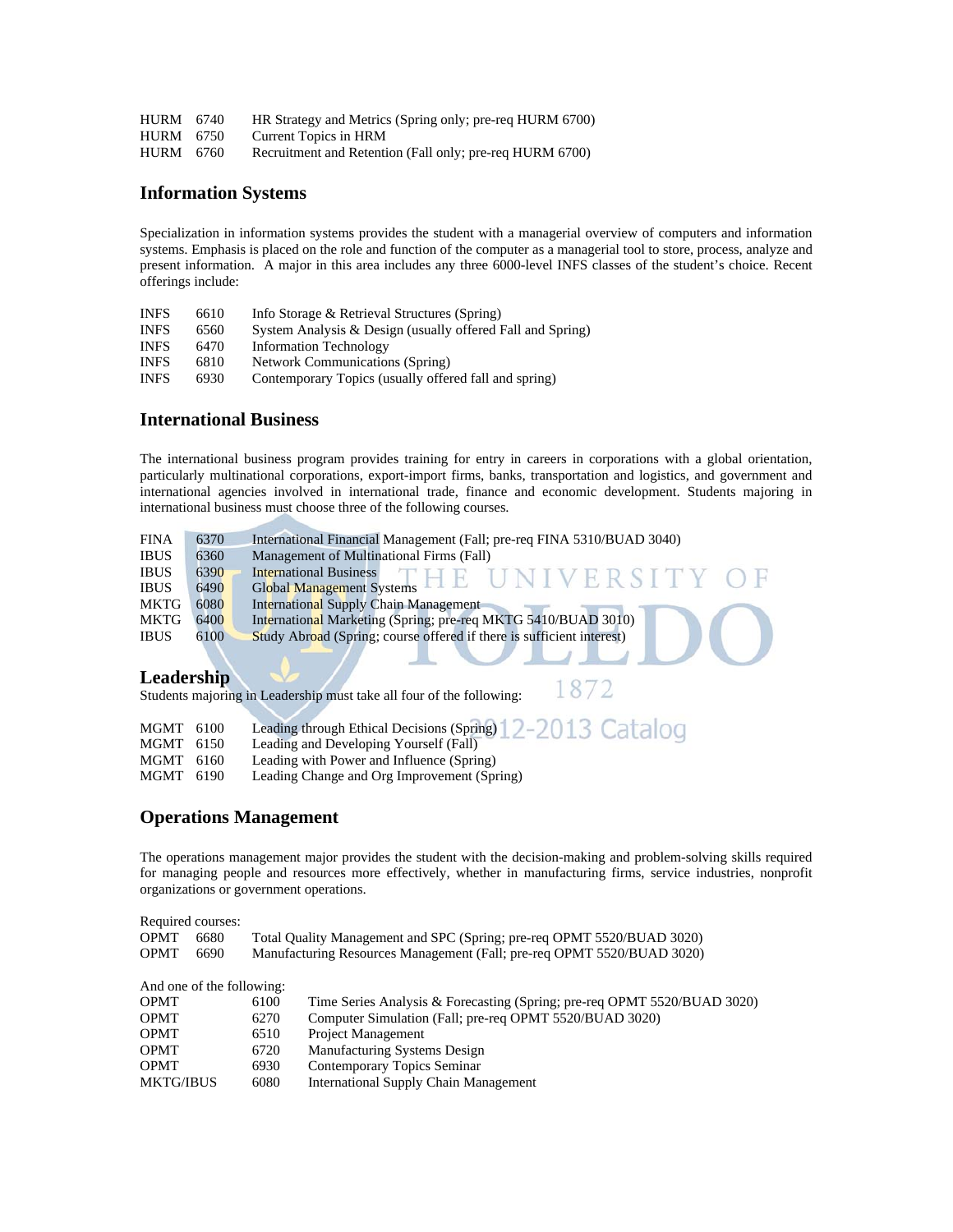#### **Marketing**

Students specializing in marketing must take any three 6000-level MKTG courses of the student's choice. All 6000 level MKTG courses have a pre-req of MKTG 5410/BUAD 3010. Recent offerings include:

| <b>MKTG</b> | 6140 | Customer Relationship Marketing (Spring)          |
|-------------|------|---------------------------------------------------|
| <b>MKTG</b> | 6150 | <b>Intelligence Driven Customer Strategy</b>      |
| <b>MKTG</b> | 6220 | <b>Integrated Marketing Communications (Fall)</b> |
| <b>MKTG</b> | 6230 | Digital Marketing Processes (Spring)              |
| <b>MKTG</b> | 6240 | Sales Force Leadership (Fall)                     |
| <b>MKTG</b> | 6250 | Strategic Account Management (Spring)             |
| <b>MKTG</b> | 6310 | <b>Product Commercialization</b>                  |
| <b>MKTG</b> | 6320 | Strategic Brand Management (Spring)               |
| <b>MKTG</b> | 6330 | <b>Applied Marketing Research</b>                 |
|             |      |                                                   |

#### MKTG 6400 International Marketing (Spring)

#### **Graduate Certificate in Supply Chain Management (15 hours)**

This certificate is offered as part of the graduate programs in the College of Business and Innovation. The program requires five graduate courses, totaling 15 hours of graduate credit, including a three-hour prerequisite course that may be waived for applicants who can demonstrate knowledge of the subject area. Applicants may be accepted directly to the certificate program, but must meet the entrance requirements for the M.B.A. program with the exception of the GMAT exam. Students who subsequently apply and are accepted into the M.B.A. program may use these credits to partially satisfy the requirements for that program, subject to University and M.B.A. program regulations.

The certificate is intended for those who wish an entry-level credential into the supply chain management field, and for those currently in the field who wish to deepen their knowledge. Completion of the certificate program should prepare the student to take the first four exams of the APICS CPIM certification, which itself is a prerequisite for the APICS CSCP certification.

Except for the prerequisite course, the courses may be taken in any order:

OPMT 5520 Manufacturing and Service Systems. (prerequisite, required for all courses below; undergraduate equivalent is BUAD 3020 Principles of Manufacturing and Service Systems)

| <b>BUAD</b> | 6600 | Supply Chain Management (Every term)                                                           |  |
|-------------|------|------------------------------------------------------------------------------------------------|--|
| MKTG        | 6080 | International Supply Management 2012-2013 Catalog<br>Total Quality Management and SPC (Spring) |  |
| <b>OPMT</b> | 6680 |                                                                                                |  |
| <b>OPMT</b> | 6690 | Supply Chain Resources Management (Fall)                                                       |  |

### **Graduate Certificate in Healthcare Business Management Excellence (C-HBME)**

This certificate is offered collaboratively as part of the graduate programs in the College of Business and Innovation and College of Medicine and Life Sciences. The program requires six graduate courses, totaling 12 hours of graduate credit. This graduate certificate provides learners with broad-based knowledge of business concepts as applied in healthcare, to prepare healthcare managers, leaders, and entrepreneurs! It is suited for practicing physicians, medical students, clinical managers, residents, all healthcare providers, and other graduate students. Courses are offered primarily online with some face-to-face instruction and follow a 16 week and/or 8 week format.

#### Required Courses:

SHBE 5001: Healthcare Finance SHBE 5002: Healthcare Policy and Law SHBE 5003: Healthcare Information Systems SHBE 5004: Healthcare Marketing and Customer Relationship Management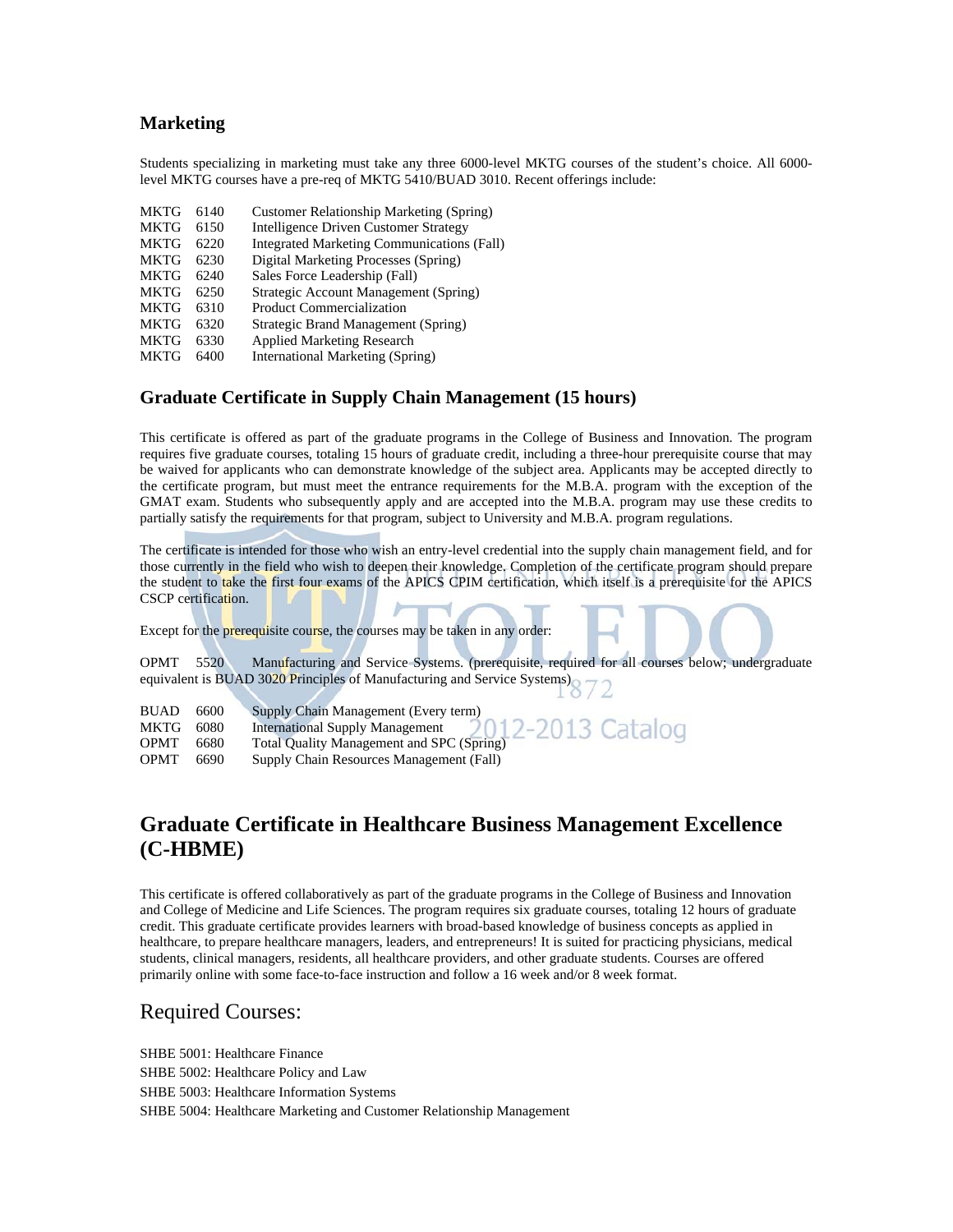### **Graduate Certificate in Physician and Healthcare Executive Development (C-PHED)**

This certificate is offered collaboratively as part of the graduate programs in the College of Business and Innovation and College of Medicine and Life Sciences. The program requires three graduate courses, totaling 9 hours of graduate credit. This graduate certificate provides learners with advanced knowledge of cutting-edge business concepts applied the healthcare setting. It is suited for healthcare managers interested in career growth into executive management with an aim towards an MBA or EMBA. This program is appropriate for physicians with many years of practice experience and other healthcare leaders. Courses are offered primarily online with some face-to-face instruction and follow a 16 week and/or 8 week format.

### Required Courses:

SHBE 6010: Foundation for Executive Education in Health Care Leadership Course SHBE 6020: Creating Effective Operations SHBE 6030: Healthcare Financial Management

### **Executive M.B.A. Program**

The College of Business and Innovation offers an innovative Executive M.B.A. (E.M.B.A.) program for executives of mid-sized and growing firms. The program curriculum is designed to enhance the ability of managers to manage the change and growth common in today's competitive environment. To accomplish this, participants in the program take courses built around three major integrative themes – entrepreneurship, e-business, and competition in a global marketplace.

THE UNIVERSITY OF

The E.M.B.A. program is designed with experienced managers in mind and is tailored to fit their schedules. Through the use of a structured approach, executives are able to pursue an M.B.A. with their peers at a level and pace appropriate to their business experience. The program is completed in 15 months. Courses are taught in a convenient two-weekend-on, and-one-weekend-off format. Classes are held on Friday evenings and all day Saturday.

#### Required Courses:

- EMBA 5500 Analytical Foundations for Executives
- EMBA 6100 Global Competitive Challenge
- EMBA 6120 Cultural, Legal & Operational Issues in Doing Business Abroad
- EMBA 6200 Entrepreneurship and Personal Strategic Planning
- EMBA 6140 Accounting & Financial Foundations for Executives
- EMBA 6210 Processes for Ethical Business Decisions
- EMBA 6220 Accounting Systems for Operational Control & Strategic Management EMBA 6230 Market Driven Analysis
- Market Driven Analysis
- EMBA 6240 Entrepreneurial Financial Management
- EMBA 6250 Leadership & Performance Management
- EMBA 6290 Strategic Management in a Global Environment
- EMBA 6300 Global Technology Management
- EMBA 6310 Managing Global Supply Chains
- EMBA 6320 Product Development
- EMBA 6470 Global/E-Business Field Trip
- MGMT 6930 Independent Research (elective determined by cohort)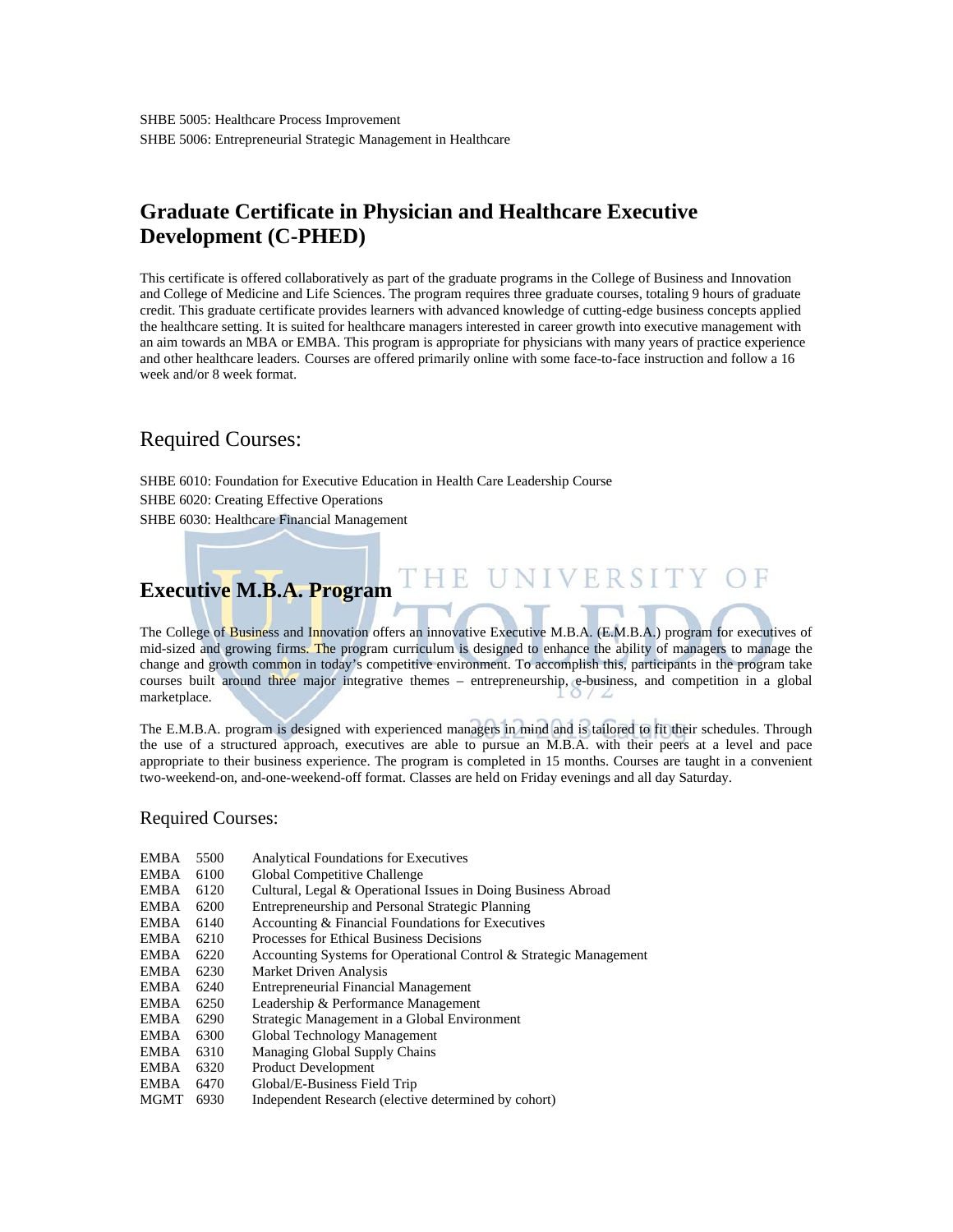### **J.D./M.B.A. Dual Degree**

This integrated program and curriculum leads to the awarding of two degrees. The Juris Doctor degree is awarded by the College of Law, and the M.B.A. degree is awarded by the College of Business and Innovation.

#### Juris Doctor (J.D.)

The College of Law requires the successful completion of 89 semester hours. The dual degree program would permit up to 12 semester hours of core courses from the College of Business and Innovation to be applied toward the satisfaction of the 89-hour requirement. All courses taken in the College of Business that are to be applied towards J.D. program requirements must be earned with a grade of B (3.0) or better. The 12 hours of core courses from the College of Business and Innovation are:

| <b>BUAD</b> | 6100 | <b>Accounting for Decision-Making</b>               |
|-------------|------|-----------------------------------------------------|
| <b>BUAD</b> | 6200 | <b>Financial Systems</b>                            |
| <b>BUAD</b> | 6300 | Strategic Marketing & Analysis                      |
| <b>BUAD</b> | 6500 | <b>International Business</b>                       |
| <b>BUAD</b> | 6800 | Information Technology & E-Business                 |
| <b>BUAD</b> | 6900 | <b>Strategic Management Capstone</b>                |
| <b>EFSB</b> | 6590 | New Venture Creation                                |
| <b>EFSB</b> | 6690 | Technology Commercialization                        |
| <b>EFSB</b> | 6790 | <b>Venture Capital Finance</b>                      |
| <b>EFSB</b> | 6890 | <b>Small Business Practicum</b>                     |
| <b>FINA</b> | 6130 | <b>Managerial Finance</b>                           |
| <b>FINA</b> | 6140 | <b>Investments and Security Analysis</b>            |
| <b>FINA</b> | 6150 | <b>Financial Institutions and Markets</b>           |
| <b>FINA</b> | 6370 | <b>MBA</b> International Financial Management       |
| <b>FINA</b> | 6840 | <b>Small Business Financial Management</b>          |
| <b>IBUS</b> | 6360 | VERSITY<br>Management of Multinational Firms        |
| <b>IBUS</b> | 6490 | <b>Global Management Systems</b>                    |
| MGMT        | 6160 | Leading with Power and Influence                    |
| <b>HURM</b> | 6720 | <b>Advanced Negotiation and Conflict Resolution</b> |
| <b>HURM</b> | 6760 | <b>Recruitment and Retention</b>                    |
| <b>INFS</b> | 6810 | <b>Network Communications</b>                       |
| MKTG        | 6140 | <b>Customer Relationship Marketing</b>              |
| <b>MKTG</b> | 6400 | <b>International Marketing</b>                      |
|             |      |                                                     |

On written application by the student, and for good cause shown, the Associate Dean for Academic Affairs of the College of Law may substitute another College of Business course for one on the approved list.

#### M.B.A. Degree

To fulfill requirements for the M.B.A. degree, students must complete 33 semester hours at the 6000 level or above. Students in the joint program may apply up to 12 hours of course work at the College of Law toward satisfaction of the M.B.A. All courses taken in the College of Law that are to be applied towards MBA program requirements must be earned with a grade of C (2.0) or better. All grades earned in College of Law courses that are applied towards MBA program requirements will impact the overall graduate GPA.

One MBA Core course (either BUAD 6500 International Business or BUAD 6800 IT and E-Business) can be replaced with one College of Law Elective (either LAWI 9480 International Business Transactions or LAWI 9020 E-Commerce, respectively).

The other 9 hours may come from the following courses, or others approved by the College of Business and Innovation Associate Dean for Graduate Programs, and will serve as MBA electives:

| LAWG 9010 |      | <b>Business Associations</b>     |
|-----------|------|----------------------------------|
| LAWG 9610 |      | <b>Secured Transactions</b>      |
| LAWI      | 9060 | Sales and Leases of Goods        |
| LAWI      | 9300 | <b>Employment Discrimination</b> |
| LAWI      | 9730 | Pension and Employee Benefits    |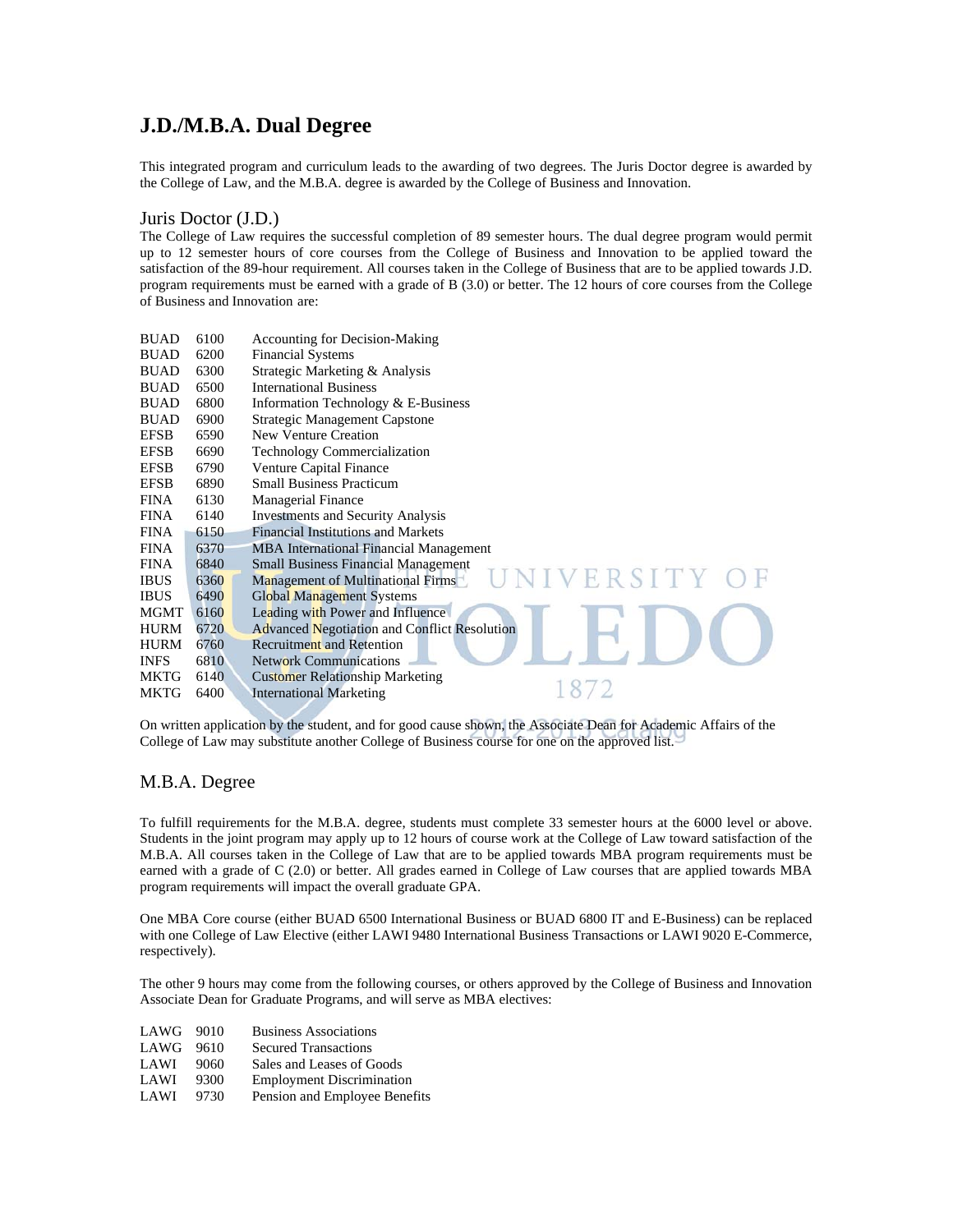| LAWI        | 9310 | <b>Employment Law</b>             |
|-------------|------|-----------------------------------|
| LAWI        | 9940 | White Collar Crime                |
| <b>LAWN</b> | 9050 | <b>Negotiation and Settlement</b> |
| LAWD        | 9210 | Contracts I                       |
| LAWD        | 9220 | Contracts II                      |

### **MPH/MBA Dual Degree**

The joint MBA/MPH degree is designed to prepare graduates with managerial and executive level career aspirations at the interface of healthcare delivery and business. The dual degree program and curriculum leads to the awarding of two degrees. The Master of Public Health degree is awarded by the College of Medicine and Life Sciences and the MBA is awarded by the College of Business and Innovation. The College of Business and Innovation will allow up to 9 credit hours of appropriate MPH coursework to be credited toward the MBA degree.

Appropriate MPH courses listed under the Healthcare Systems Management specialization area of this catalog will be applied towards the MBA elective area. Three to four courses (6000-level BUAD courses) will apply towards the MPH elective requirement.

Please refer to the College of Medicine and Life Science catalog for more information regarding the program requirements for the MPH degree.

### **MD/MBA Dual Degree**

The integrated program and curriculum leads to the awarding of two degrees. The Doctor of Medicine is awarded by the College of Medicine and Life Sciences and the MBA is awarded by the College of Business and Innovation. The College of Business and Innovation will allow up to 9 credit hours of appropriate Medical School coursework to be credited toward the MBA degree.

It is recommended that MD/MBA students take 3 of the 4 Medical School courses below to serve as MBA electives. These courses are already part of the 4th year MD curriculum.  $\Box$ 

| <b>FMDD</b> | 725 | Healthcare Systems: Issues, Trends and Perspectives |
|-------------|-----|-----------------------------------------------------|
| <b>FMDD</b> | 770 | <b>Health Law</b>                                   |
| <b>MEDI</b> | 770 | Health Care Administration: Special Topics          |
| <b>PEDS</b> | 723 | <b>Child Health Advocacy</b>                        |
|             |     |                                                     |

Another option is for MD/MBA students to complete 2 of the 4 Medical School courses listed above, along with 1 elective from the list below. The courses below are semester long courses (subject to availability) and cannot be taken during a medial student's required clerkship or clinical elective time. The course would have to be taken during the dedicated year of MBA study (typically the 3rd year of the MD/MBA program).

This option does allow MD/MBA students the opportunity to fulfill the 4 week basic science elective required for medical school. Students should consult with their MD and MBA Academic Advisors to determine the best approach for completing the dual degree based on their academic background and individual plan of study.

- PUBH 604 Public Health Administration<br>PUBH 621 Management of Public Health
- 621 Management of Public Health Agencies
- PUBH 622 Budget and Finance in Public Health
- PUBH 635 Public Health Law<br>MGMT 6100 Leading Through F
- Leading Through Ethical Decision Making
- HURM 6700 Human Resource Management
- HURM 6710 Employment and Labor Law<br>EFSB 6590 New Venture Creation
- 6590 New Venture Creation

#### **Master of Science in Accounting (M.S.A.)**

#### **Accounting Core Courses:**

| $\bullet$ ACCT | 6130 | External Financial Reporting III (Spring; ACCT 4130 at the undergraduate level) |
|----------------|------|---------------------------------------------------------------------------------|
| $\bullet$ ACCT | 6190 | Contemporary Financial Accounting Problems (Fall)                               |
| $\bullet$ ACCT | 6210 | Research in Accounting and Taxation (Spring)                                    |
| $\bullet$ ACCT | 6310 | Advanced Managerial Accounting (Spring)                                         |

ACCT 6420 Auditing (Summer and Fall; ACCT 4420 at the undergraduate level)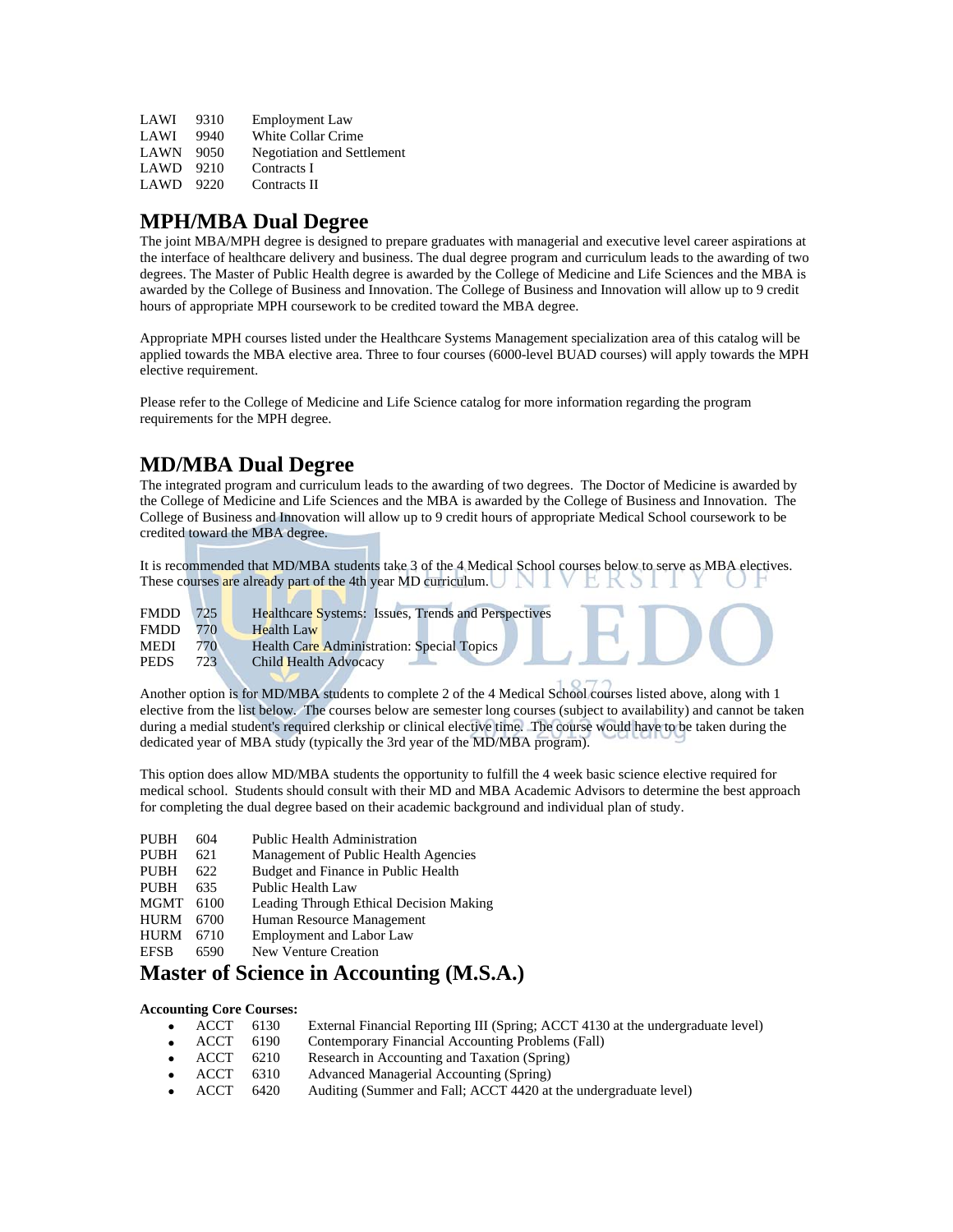#### **Accounting Electives (Select three):**

- ACCT 6150 International Accounting and Taxation (Spring)
- ACCT 6220 Corporate Tax (Spring)
- ACCT 6320 Cost Analysis and Control
- ACCT 6410 Governmental and Not-for-Profit Accounting (Spring and Summer; ACCT 4410 at the undergraduate level)
- ACCT 6330 Advanced Topics in Accounting Info Systems (Spring)
- ACCT 6430 Business Valuation and Analysis (Fall)

#### **Diversification Electives (Select two) (all courses offered every term):**

- BUAD 6200 Financial Systems
- BUAD 6300 Strategic Marketing & Analysis
- BUAD 6400 Results Based Management
- BUAD 6500 International Business
- BUAD 6600 Supply Chain Management
- BUAD 6800 Information Technology & E-Business

If a student takes one of the courses above at the undergraduate level (specifically ACCT 4130, 4410 and 4420), these courses may not be taken at the graduate level. This does not reduce the number of credit hours or courses required to earn the MSA degree. The student will select a different option with the Accounting Department Chair and MSA Program Adviser. Other courses from the College of Business and Innovation (or, in the case of a JD/MSA student, a course from the College of Law) may also be approved for the three areas above, with good cause shown, by the Accounting Department Chair and MSA Program Adviser.

#### MSA Common Body of Knowledge

Based on the candidate's prior course work, any or all of the MSA Common Body of Knowledge may be waived (each course is three semester hours):

If a student can demonstrate that he/she has completed equivalent course work at the undergraduate level prior to admission to the M.**S**.A. program and has earned a grade of C (2.0) or better in the course(s), the corresponding **course below** may be waived. Undergraduate equivalents are in parentheses.

| $\bullet$ | <b>ACCT</b>       | 5000 | Financial and Managerial Accounting (BUAD 2040 or ACTG 1040; and BUAD 2050 or  |
|-----------|-------------------|------|--------------------------------------------------------------------------------|
|           | <b>ACTG 1050)</b> |      |                                                                                |
|           | <b>ACCT</b>       | 3100 | Financial Accounting and Systems<br>1872                                       |
| $\bullet$ | <b>ACCT</b>       | 3110 | <b>External Financial Reporting I</b>                                          |
|           | ACCT              | 3210 | <b>Individual Taxation</b>                                                     |
|           | <b>ACCT</b>       | 3310 | Accounting Information Systems 12-2013 Catalog                                 |
| $\bullet$ | <b>ACCT</b>       | 5120 | External Financial Reporting II (ACCT 4120)                                    |
| $\bullet$ | <b>ACCT</b>       | 5320 | Internal Reporting (ACCT 4310)                                                 |
| $\bullet$ | <b>BANS</b>       | 5210 | Economics for Business Decisions (ECON 1150 and 1200)                          |
| $\bullet$ | <b>FINA</b>       | 5310 | Managerial Finance (BUAD 3040)                                                 |
| $\bullet$ | <b>OPMT</b>       | 5510 | Business Statistics with Computer Applications (BUAD 2060 or MATH 2600 or MATH |
|           | 2630)             |      |                                                                                |
|           |                   |      |                                                                                |

### **Doctor of Philosophy in Manufacturing and Technology Management (Ph.D.)**

The purpose of the Ph.D. program is to train scholars to meet traditional standards of excellence in, and contribute to, the manufacturing and technology management field through research, teaching and publication in academic and professional journals. The program is designed for individuals who seek to contribute to the advancement and dissemination of knowledge in manufacturing and technology management through an integrative approach with sound foundations in business, technology, and research methodology. Graduates are expected to pursue careers in academia, consulting, research or manufacturing organizations.

The basic philosophy underlying the doctoral program is researchers in manufacturing and technology management require a careful and creative mix of functional management specialties, economics, technology, supply chain management, manufacturing, commercialization, and information technologies, and analytical tools such as statistics, optimization and research methodology. Therefore, the program is designed to provide students with abilities and skills to integrate and synthesize these diverse yet important related areas.